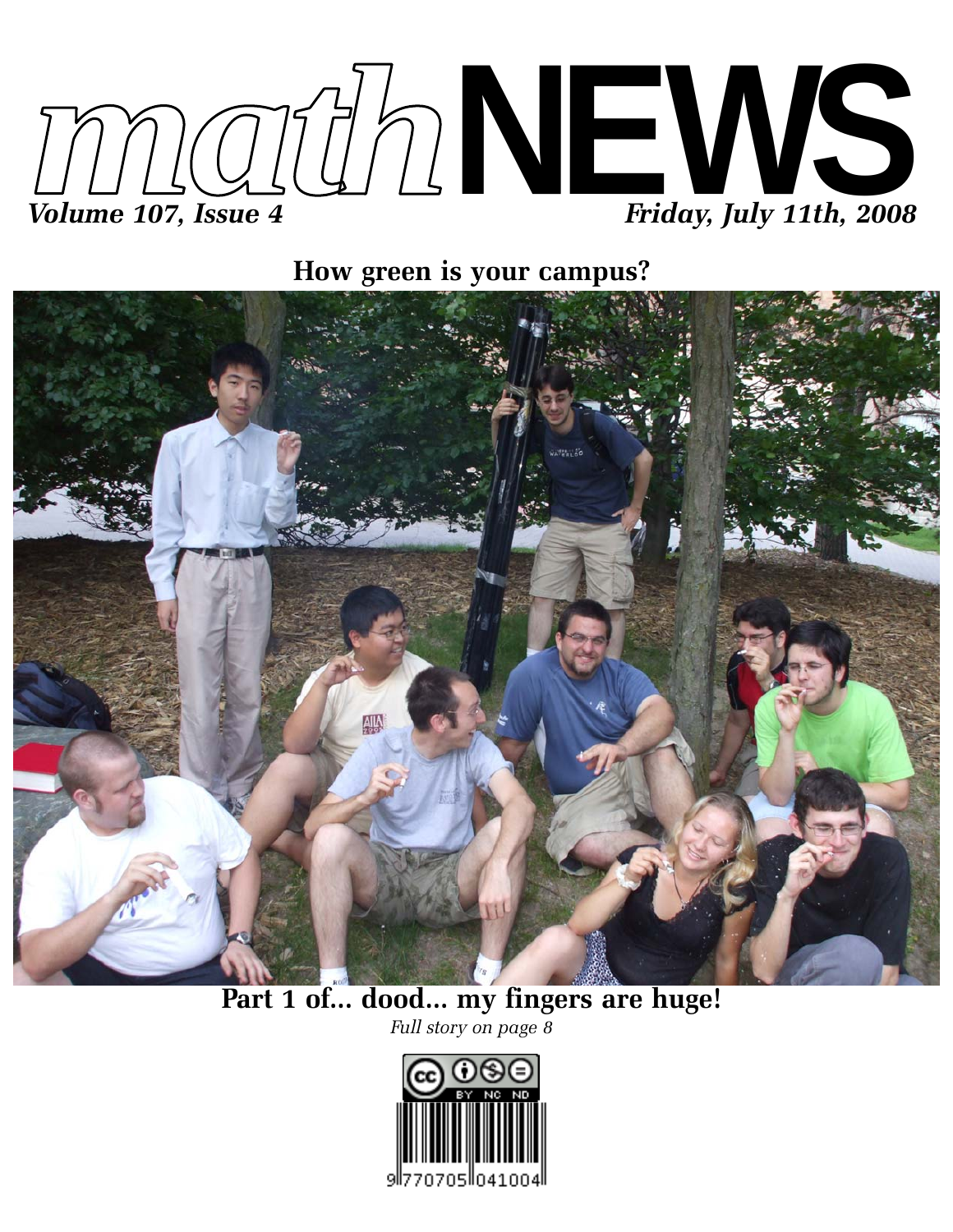### *look***AHEAD**

| mathNEWS                       |                                        |  |  |  |  |  |  |  |  |
|--------------------------------|----------------------------------------|--|--|--|--|--|--|--|--|
| July $11$                      | Issue #4 kicks a puppy across the room |  |  |  |  |  |  |  |  |
| July 21                        | Production Night #5 6:30 PM            |  |  |  |  |  |  |  |  |
|                                | Meet at the MathSoc Office             |  |  |  |  |  |  |  |  |
| July 25                        | Issue #5 stomps a kitten               |  |  |  |  |  |  |  |  |
| <b>MathSoc</b>                 |                                        |  |  |  |  |  |  |  |  |
| Wednesdays                     | Games Night!                           |  |  |  |  |  |  |  |  |
| July 22                        | $\pi$ Approximation Day                |  |  |  |  |  |  |  |  |
| <b>Math Faculty</b>            |                                        |  |  |  |  |  |  |  |  |
| July $30$                      | Lectures end                           |  |  |  |  |  |  |  |  |
| August 5                       | Exams start                            |  |  |  |  |  |  |  |  |
| August 16                      | Exams end                              |  |  |  |  |  |  |  |  |
| <b>CECS</b>                    |                                        |  |  |  |  |  |  |  |  |
| All hope is lost!              |                                        |  |  |  |  |  |  |  |  |
| Feds                           |                                        |  |  |  |  |  |  |  |  |
| see feds.ca/events for details |                                        |  |  |  |  |  |  |  |  |
| <b>Miscellaneous</b>           |                                        |  |  |  |  |  |  |  |  |
| July 11                        | Bonfire night (North Ireland)          |  |  |  |  |  |  |  |  |
| July 14                        | Bastille day                           |  |  |  |  |  |  |  |  |
| July 14-16                     | Falun Gong art exposition in SLC       |  |  |  |  |  |  |  |  |
| July 22                        | Ratchatcher's Day                      |  |  |  |  |  |  |  |  |
| July 25                        | Rez Council Charity Ball               |  |  |  |  |  |  |  |  |

### **Falun Gong Club Art Exhibit**

The University of Waterloo's Falun Gong Club would like to extend a warm invitation to the *Truthfulness-Compassion-Forbearance Art Exhibit*, on display at the SLC's Great Hall from July 14– 16. The opening ceremony, on July  $14<sup>th</sup>$  at 10 am, features opening remarks by the Dean of Arts, Dr. Ken S. Coates.

This groundbreaking art exhibit illustrates the history of Falun Dafa, an ancient Chinese tradition of meditation, self–improvement and the power of its three simple, universal principles of "Truthfulness-Compassion-Forbearance". Yet it also depicts the grim realities of the cruel persecution that Falun Dafa has faced and is continuing to face at the hands of China's Communist regime.

We hope that by bringing the exhibit to Waterloo that students, faculty and residents alike will become more aware of issues confronting the world at large, and perhaps be inspired to a greater wisdom. If you have any questions, please free feel to contact us at truth.compassion.tolerance.art@gmail.com. For more information about the art exhibit, please visit http:// falunart.wizk.it/.

### **UW Gamers**

#### *Game On!*

**Wednesday, July 23rd**, in the **SLC Great Hall**, starting from 5:00pm, UW Gamers will be having a Game On. Random free gaming in the SLC. We will have, (among other games) Goldeneye for the N64!

Watch www.uwgamers.org for more info.

Also, a big congratulations to our Super Smash Bros Brawl Doubles tournament winners! As of production night, we still haven't run the tournament, but we're sure they're really happy that they won.

UW Gamers Dude

### *mast***HEAD**

The past two weeks have been the most fun an editor could possibly have! Two weeks of trying to successfully install a printer. I think at this point I can fix the problem by throwing the printer off of a balcony and then club it like a baby seal. It's quite fascinating to see a printer just decide to uninstall itself for the fun of it. I've decide the appellation *mathNEWS' Bitch* will forever be the name of the damned machination.

Not all things are bad in the land of *math*NEWS. For example… forget it. At least midterms are over and after the violation subsides we'll all be able to sit down with more ease. At least my production staff love me… wait a minute! They just love pizza! Oh well. I asked them "What would you do for a fragment of Soul Edge?" and got some interesting answers: snippet "I'm not going to dignify this w/ an answer", Niner "Depends on the fragment", MJB "Sell my soul to George Lucas", Da Fink "I would go to the moon… and never return (so very scared)", Nadz "… some other fragment <wink>", Thor "Worship at a sacrificial sculpture of phallic Klondike Bars", Lich "\$2/pound", D "I think the better question is: What wouldn't I do", Megaton Panda "My favourite FOC!", Man o' Lead "Fragment? I want the whole thing!", InsideR "Why would anybody want that?", *math*EYE "The future is coming! THE FUTURE IS COMING!"; The Producers "Anything, as long as it makes *math*NEWS a better paper."

Special thanks go out to Graphics — the only people who know just how many licks it takes to get to the center of a Tootsie movie. More thanks go out to HP, I thank you for creating a device that makes throwing turtles at paper look like a suitable substitute for a printer. I also want to thank Assbook.com, but I won't. Lastly, thank you, midterms for making me understand what it would be like to live in Sodom. Until next time. Peace out, bitches! Honey, I'll be home by eight. With your sister.

Michaelangelo 'AngelED' Finistauri "I would destroy half of 14<sup>th</sup> century Europe"

### **Our apologies to the** *Imprint*

*In the last issue we called them a publication* We apologize about the confusion.

AngelED

#### **ISSN 0705—0410**

*math*NEWS is normally a fortnightly publication funded by and responsible to the undergraduate math students of the University of Waterloo, as represented by the Mathematics Society of the University of Waterloo, hereafter referred to as MathSoc. *math*NEWS is editorially independent of MathSoc. Content is the responsibility of the *math*NEWS editors; however, any opinions expressed herein are those of the authors and not necessarily those of MathSoc or *math*NEWS. Current and back issues of *math*NEWS are available electronically via the World Wide Web at http:// www.mathnews.uwaterloo.ca/. Send your correspondence to: *math*NEWS, MC3046, University of Waterloo, 200 University Ave. W., Waterloo, Ontario, Canada, N2L 3G1, or to userid mathnews@student.math.uwaterloo.ca on the Internet.

This work is licensed under the Creative Commons Attribution-Noncommercial-No Derivative Works 2.5 Canada License. To view a copy of this license, visit http://creativecommons.org/licenses/by-ncnd/2.5/ca/ or send a letter to Creative Commons, 559 Nathan Abbott Way, Stanford, California 94305, USA. Terms may be renegotiated by contacting the editor(s).

Nepthys: Michaelangelo Finistauri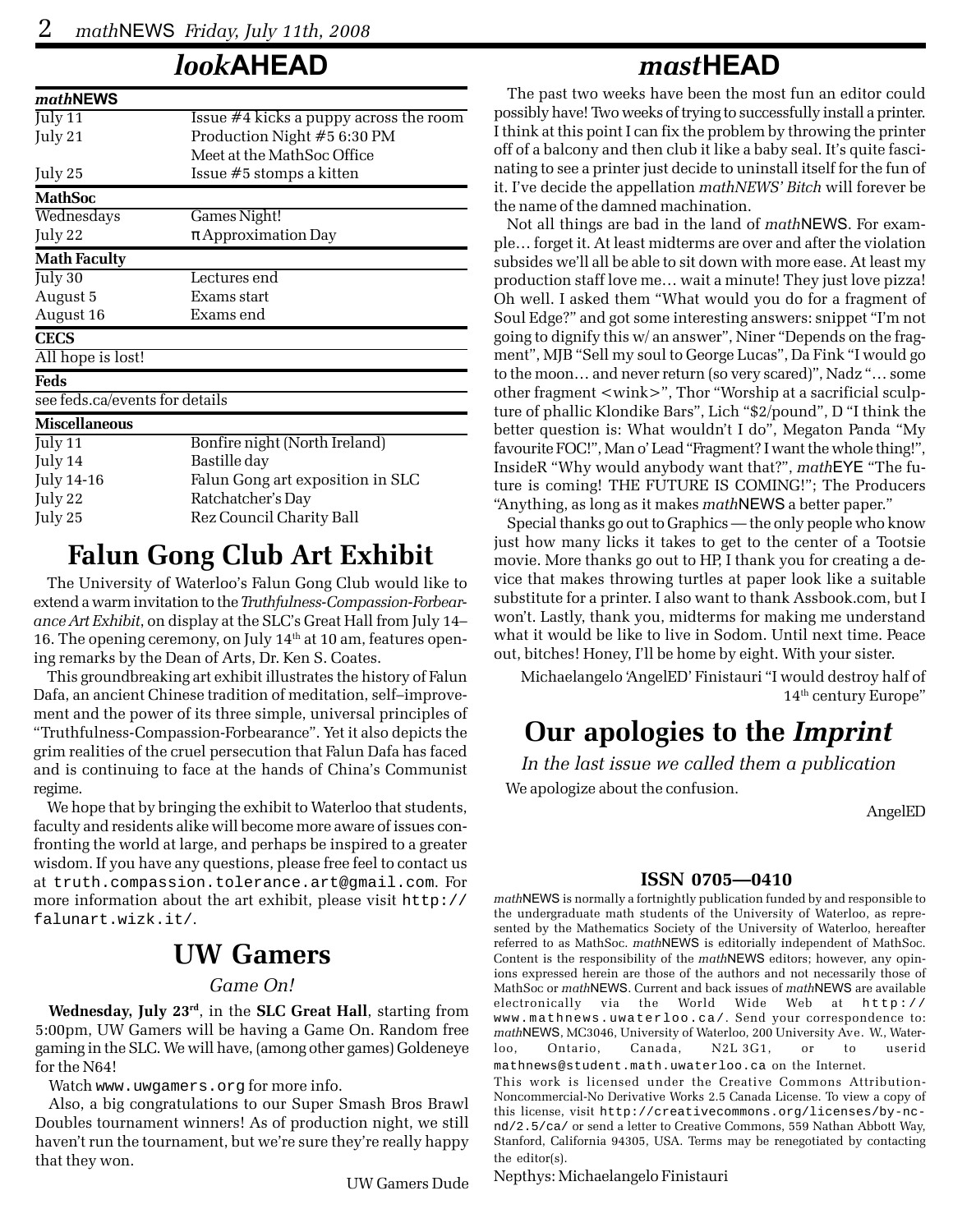### **Ten Google interview questions**

#### *Actual, real interview questions!*

- 1. Please describe a data structure that accomplishes the functions INSERT and FIND-MEDIAN in the best possible asymptotic time.
- 2. Given a circularly sorted array, describe the fastest way to locate the largest element.
- 3. Given a binary search tree and an integer k, describe the most efficient way to locate two nodes of the tree that sum to k.
- 4. Given an arbitrarily connected graph, explain how to ascertain the reachability of a given node.
- 5. If you have one billion numbers and one hundred computers, what is the best way to locate the median of the numbers?
- 6. Describe an API for a cache, with all of the associated function signatures. Provide pseudocode for the simple one.
- 7. Implement a special type of integer iterator. It will be a wrapper over a regular integer iterator, except that this iterator will only iterate over negative numbers. Show how you'd write the next() and hasNext() functions to work with the next negative integer instead of just the next integer.
- 8. You are making an AI to play Tic-Tac-To. Make a function that takes a board position as an input and returns a good position to play. Describe how you'd represent the board, and how you'd determine where to play next.
- 9. You are given 1001 numbers in an array. There are 1000 unique numbers and 1 duplicate. How do you locate the duplicate as quickly as possible?
- 10. Say you are implementing exponentiation for a certain processor. How would you minimize the number of multiplications required for this operation?.

Thor

### **Join graduate studies in Douchefields at Waterloo**

Have you ever wondered why when two identified douches are in proximity of each other their douchiness is amplified? This effect is referred to as a "douchefield". The study of this field began when Dr. Eric Bonnet noticed that the people bagging his groceries were dumber and more obnoxious in large groups. Similar instances of this is phenomenon also appear at truck stops and outside of movie theatres when a new Will Farrell flick is out. He then proceeded to discover a new type of energy referred to as "douche".

Major topics within the field are theories on compounding douche fields: how do two douches of equal density magnify the total douchefield in proximity of each other? How do we model multiple douches like drag races? Dr. Bonnet is working on developing a Ph.D program in Advanced Douchefield Wave Mechanics which will look at non-uniform douchefields, natural douchefield deposits such as Texas, and douchefield dampening (the study of how douchefields reduce the intelligent of nearby non-douche entities).

Applications are now being accepted by the Faculty of Science. On a related note, the psychology department is looking for volunteers in psychological experiments that may or may not affect your self-esteem.

# **Food for thought**

If you've been a part of this faculty as long as I have, you've no doubt realized that a neverending stream of work is another constant to life in addition to death and taxes. Regardless of how much work you have to do, the best way to deal with it is to get the hell out of the lab or the library or whichever crummy, little study hovel you happen to use and do something you actually enjoy. This means one thing… good food with good company.

Being in my final year, I have hit just about every major restaurant in the KW area and noticed a running trend: the food gets better the farther you are from campus! While this predicament is nothing shy of a gigantic pissoff, particularly considering I don't own a vehicle, I have in my travels found the few good dining locations that ol' KW has to offer that do not require you to be an Olympic triathlete to reach in a reasonable amount of time. While the following list is not comprehensive, it should have something everyone can enjoy; albeit, potentially tough on the pocket-book.

**Sole Restaurant & Wine Bar** — Born out of one of the old Seagram's Distillery buildings comes a restaurant that has received rave reviews from KW critics. Between the wine selection, main menu, and one of the best; albeit, a bit pricey, Saturday and Sunday brunch menus in town, for once you will not be disappointed with your KW dining experience. Oh, and a hint for those of you planning on going to grad school (in which case really you love your math or you just happen to be horribly masochistic), the profs LOVE this place! This place is on the corner of Erb & Father David Bauer, just west of Caroline.

**Wildcraft** — And now for something completely different… here is a unique KW dining experience brought to you by the Charcoal Group of Restaurants. While still a new name to KW, they offer great atmosphere, service and food, coupled with a very casual "move about the place" sort of dining experience. Located just north of the King & Weber intersection north of Columbia, it's great with both the fine dining and the patio lounging crowds. Reservations are highly recommended, as this place fills up real fast, especially during dinner hours.

**Morty's Pub** — If you haven't been to this bar at least once, go eat there, now. While the service is typical of most local-to-campus pubs, the wings are nothing shy of god-like, and are reasonably priced if you go after 5pm on Mondays or Thursdays. To those of you sorry folks with night class, enjoy the riveting lectures of the artsies.

Man o' Lead

# **Charity Ball**

#### *For a good cause*

Looking for a great way to have some fun right before exams? Come to the Rez Council Charity Ball, which is open to ALL students.

It takes place on Friday, July  $25<sup>th</sup>$  at Fed Hall. Dinner+Dance tickets are \$35, and Dance Only tickets are \$15. Tickets are available until July 17th at any of the Residence Front Desks, and all proceeds will be donated to the Food Bank of Waterloo Region.

I hope to see you there supporting this great cause, and having fun doing so.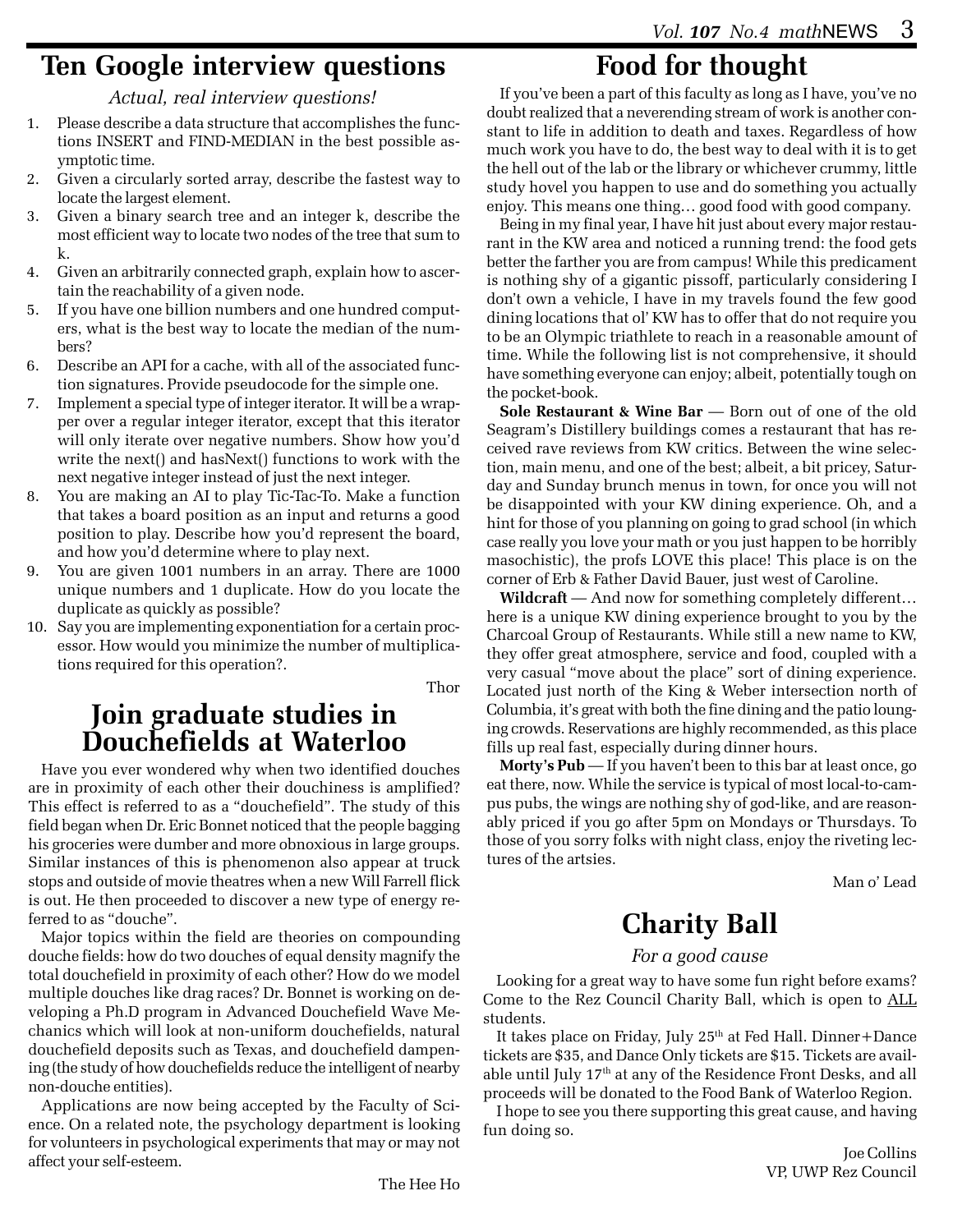### **Hancocked**

#### *A better name for the movie…*

So I decided to go out and watch a movie. Not so much me as my roommate and I'm just a pathetic tool. Anyway, he wanted to see *Hancock* and I had no idea what it was, so I gladly said yes under the assumption that something naughty was going to happen in a movie theatre. Much to my dismay it was yet another movie featuring the egotistically bloated, actor Will Smith.

The movie is about a washed up, alcoholic and violent superhero named John Hancock. I very much like his character. Despite his demeanour and reputation he still manages to get off his lazy ass and save people from danger. His second favourite pastime is completely obliterating everything that gets in his way, which makes the people that he saves hate him. Then comes along… some washed out, PR moron, who winds up parked on train tracks. So Hancock saves the guy and he's beginning to start down the road to not being a giant asshole so much anymore.

The premise isn't so bad, but the implementation is where the movie really kicks you in the nuts. The movie starts off as a comedy about a drunkard and then suddenly turns into this drama about supreme beings. The movie throws out some random plot twists and half-assed explanations that really would have made more sense if it started raining penguins holding umbrellas.

I wouldn't have minded the movie if the action sequences were a little bit better. Too often was a shaky camera with blurry images preventing the audience from seeing what was actually happening. If I wanted to pay money to see something that I don't understand or can't see properly I would throw my computer monitor down a flight of stairs or rent a copy of Tron on Beta.

So, go watch the movie for the little jokes that happen at the beginning, but bring a porno magazine for the latter half because the major problem with paying money to see Hancock is that its similar to paying a prostitute to get you off, but she stops halfway and starts talking about her feelings with the lights off.

AngelED

### **Gossip!**

So I hear there is a new gossip column in *math*NEWS. This new, and don't forget, awesome column will feature the latest gossip from around the MC that goes straight to you!

#### **CS STATUE STOLEN!!!**

I heard that over the July  $4<sup>th</sup>$  weekend, the CS statue was STO-LEN! Yep, you heard it from here… STOLEN! You know… that big blue statue outside of MC. There have been many speculations amongst math students on who could have done such a thing, why they did it, and HOW they did it! It looks like the statue was removed from its base. However, the base has also been removed from its original location which has created a large hole in the ground. One theory that has been brought up was that it was removed because of the construction going on. However, I would like to point out that it was not blocked off from the public and is a safety hazard (at least it was last time I saw it, it was). So I ask of you, does that make much sense?

I think there is much more to the story… As of right now, no one knows where the statue is and who has it. Stay tuned for the next set of juicy gossip that's been floating around the MC.

XOXO, 8–Ball

### **ElseWhen**

#### *25 Years Ago in* math*NEWS*

This is the last installment of ElseWhen for this term. Boo! But this one has content! Yay! Today, our "Jour D'Omission" is July 29, 1938 (or 1983 - have they ever gotten the date consistent this term?), Volume 32, Issue 4.0

InsideR

**The Book of Math** describes how God created the world of Mathematics. Briefly summarized:

- 1. "Let there be definitions!" There were definitions. They were good.
- 2. "Let there be principles!" There were now principles. They were good.
- 3. "Let the earth bring forth axioms that shall be wherewith to prove!"
- 4. "Let the earth bring forth lemmas!"
- 5. Et cetera, et cetera

#### **In Other News:**

- White space has been kidnapped. If you ever want to see it again, p\*\*\* off.
- A sign is posted in front of MC: "Sanity: lim  $\{x\text{-}0\}$  1/x km"
- There are too many ristorante reviews to mention here.
- The filler spills into the poll. Not that anybody reads it.
- And *wat*NEWS is on the cover. Apparently Imprint was that bad back then too…

### **Fabulous beasts and where to find them, MC Edition**

- **The /bin/cat:** It lurks in bins near computer labs, ready to spring from the depths of its dank, slimy home. It will vomit the contents of arbitrary files all over unsuspecting passerbies. Can be lured out of hiding with a ball of filepath yarn.
- **The CSC Caveman:** Can be found within the cluttered confines of MC3036, bent over a computer, typing furiously. Is quite shaggy in appearance as the concept of shaving regularly has never really occurred to it. Can be lured from its perch in front of a computer screen by the appearance of free excess food outside the C&D.
- **The CPU Hog:** Makes its home in server rooms, waiting until the perfect moment to chow down on large portions of CPU cycles, just when desperate students are scrambling madly to finish their coding assignments on the undergrad environment. Can be observed browsing various course webpages, planning times for its critical strikes
- **The \*facepalm\*:** A being that appears for very brief periods of time at random intervals. Can be observed immediately after a frazzled student realizes how stupid the mistake that he just spent 6 hours debugging was. May also be observed during a *math*NEWS production night when a certain editor starts breaking out the puns *[Hey, don't look at me! — AngelED]*.
- **The** *math***NEWS Writer:** Emerges from hiding every other Monday during academic terms, ready to unleash its fury upon the fortnightly publication that is *math*NEWS. Forms range from those who actually write informational and useful articles to the one who generates material so convoluted that you wonder what got short-circuited in its brain.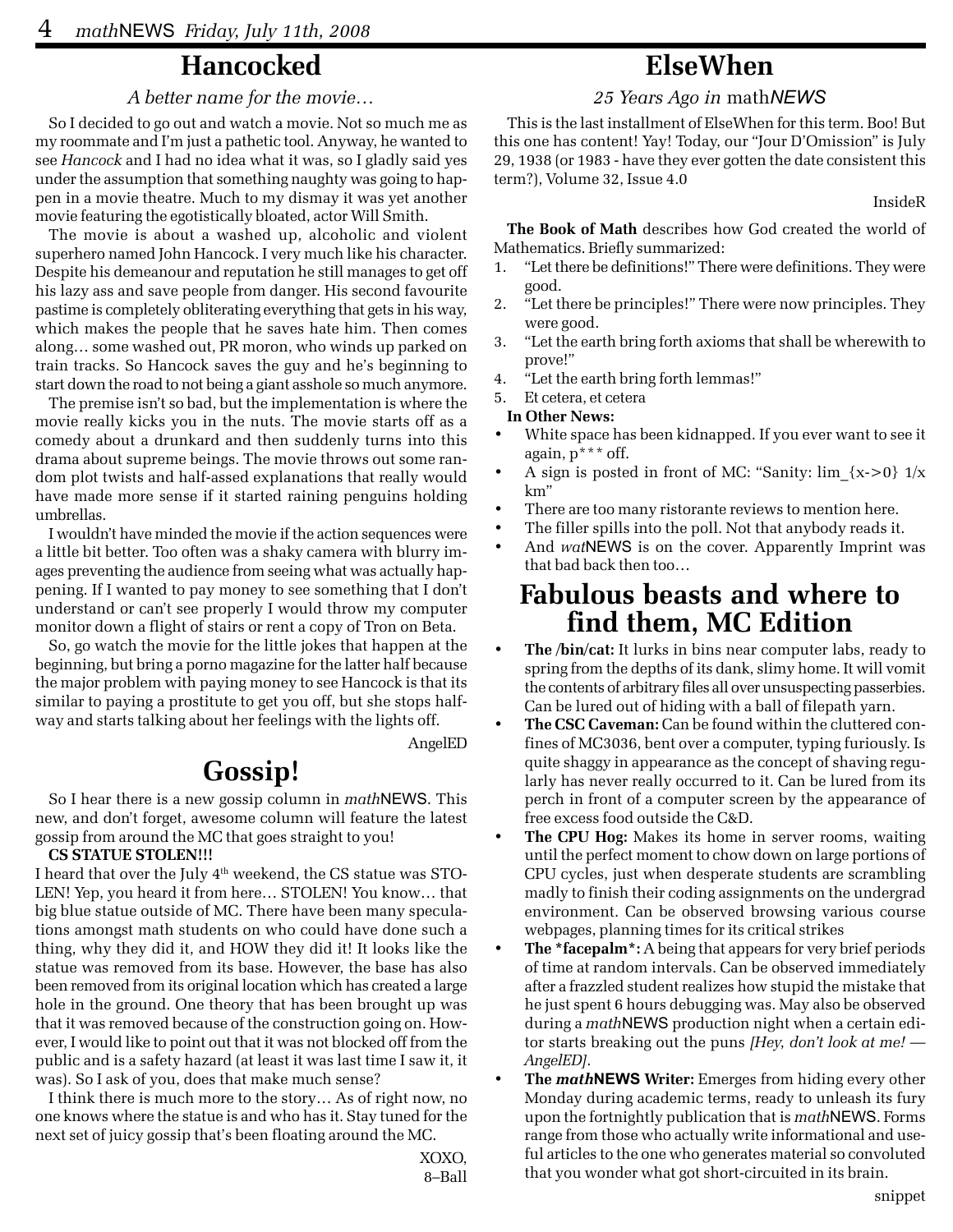## *prof***QUOTES**

Student: Could you push flow from *u* to *t* instead of *u* to *v*? Prof: Yes! I pushed flow from *u* to *v*... *[pause]* Student: To make it longer? Prof: Yes! I enjoy doing lengthy examples on the board!

Konemann, CO 351

The correlation between the decline of pirates and global warming is ridiculously high, something like -0.95! So clearly the lack of pirates is causing global warming.

Chisholm, STAT 230

*[After difficult midterm]* I have a feeling that there might be a lot of things thrown at me. Clemins, MATH 239

So you can find out if I'm in my office by fingering me.

Cowan, CS 251

… and people who come to class on a Friday afternoon should get an advantage.

Cowan, CS 251

'Segmentation fault' is computerese for 'What kind of a bonehead are you?'

Cowan, CS 251

Part of my job as a professor is to make programming *not* exciting.

Cowan, CS 251

I'm going to mark [the optional assignments] myself, so I'm counting on not many of you handing them in.

Cowan, CS 251

When Apple was popular, there were all kinds of companies that named themselves after fruits and vegetables.

Cowan, CS 251

What do we computer scientists do to deal with the complexities? We hire someone that can deal with the complexities.

Cowan, CS 251

You like the idea of coming out with your head detached from your body.

Cowan, CS 251

*[of assigned seating]* It's not like a bus ride to Toronto. It's like a business class flight — you get assigned seats. No second class. [...] It's like dining with the Rockefellers. You have to find your own special seats.

Cowan, CS 251

*[chalk snaps]* Sigh. The just don't make chalk the way they used to.

Cowan, CS 251

Of course, I'm wasting more time by talking about why I'm wasting time.

Till, ACTSC 232

If you write your SOA exam here and Mary Hardy is your proctor and if your cellphone goes off, you are going to see some fireworks.

Till, ACTSC 232

Even though we've been doing all this covariance crap, we're still two classes ahead of the other section.

Till, ACTSC 232

*[of a messy formula]* Just forget it. Waste of time.

Till, ACTSC 232

The paper is only as good as the institution.

Till, ACTSC 232

No questions? That means I'm either doing a really good job or a really bad job.

Till, ACTSC 232

So I had my lesson planned out - 15 minutes talking about the actuarial forum! But nobody went.

Till, ACTSC 232

Let's say  $\mathrm{X}^\mathrm{}_2$  is family history... say Y is HIV. Wait, HIV isn't a family disease.

Ahmed, STAT 331

Prof: Do you understand what I'm doing here? Student: No... Prof: That's good.

Ahmed, STAT 331

The only reason we're using **R** in this course is beacuse it's free. Ahmed, STAT 331

*[of groups for upcoming project]* Let's suppose me, someone else,  $X_1, X_2, ...$ 

Ahmed, STAT 331

*Has your prof said something quotable? Type it up and send it to* mathnews@student.math.uwaterloo.ca*, or write it down and drop it in the BLACK BOX (located on the MC 3rd floor, between the Comfy and the C&D).*

### **The Hee Ho's Half-Assed Music Review**

#### *Self Titled Debut Album by Lifeseeker*

It's amazing how many people will dislike you or at the very least disdain you for admitting to liking rap of any kind. I've never been afraid to experiment (that's right boys and girls), so when I purchased a CD by Lifeseeker, I wasn't really sure what I was expecting. However, listening to the CD brought me to the conclusion that the disc itself is made entirely out of pure awesome. The hip hop group, with only one release, makes a tremendous impact on the listener and definitely sets high standards for good rap/hip-hop music.

The group found its first little bit of exposure when their song "Gone Guru" was featured as boss fight music in Capcom's *Dead Rising*, but other than that the group hasn't been out in the spotlight much. The group's unique sense of humour and strong rhythm make them definitely worth looking out for. Their CD is available from www.cdbaby.com. So buy it.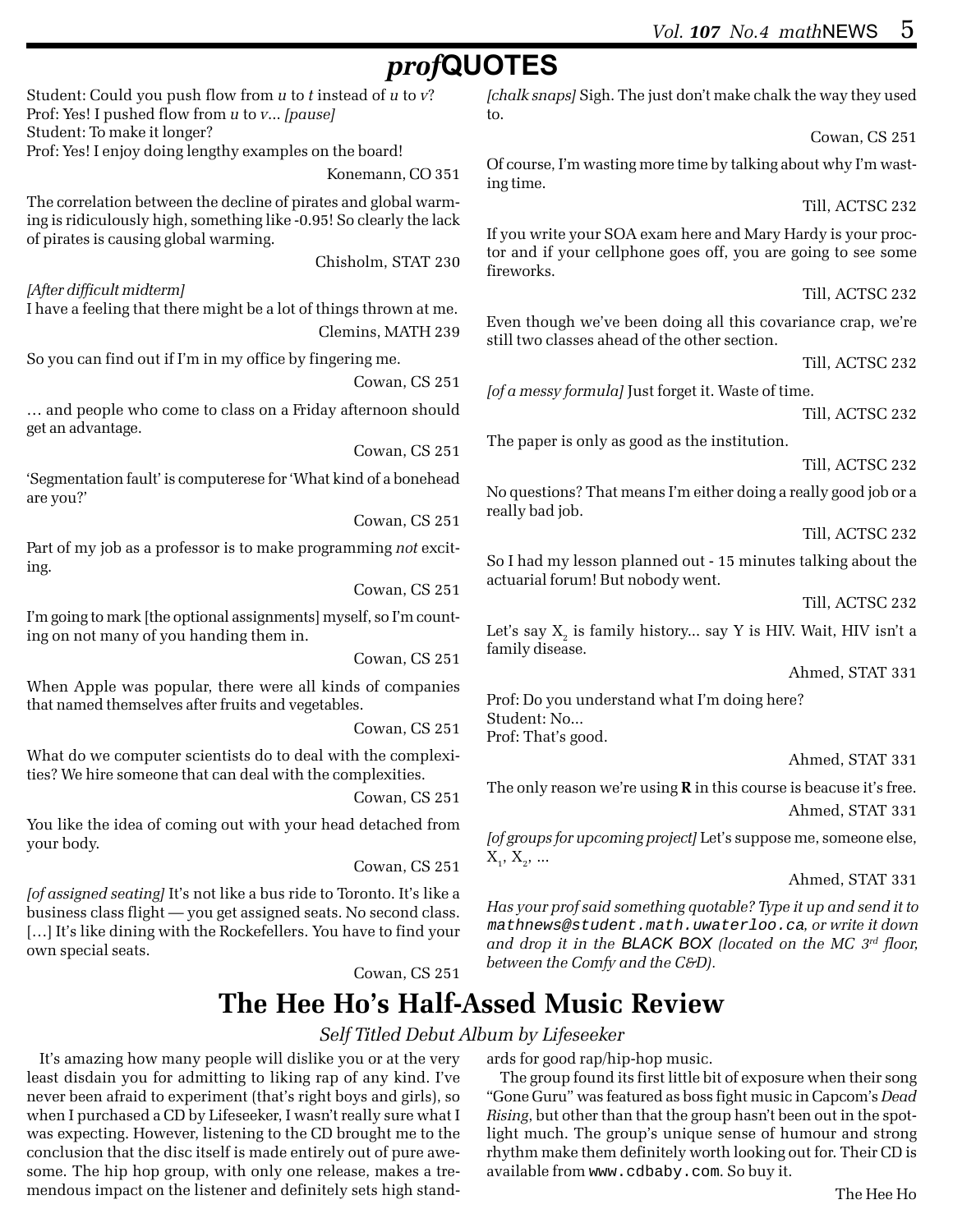### **Horrorscopes**

#### *Your parents should wash your eyes out with soap for this…*

#### **ACC**

An old crush is going to start being a bastard. Make sure you get your belongs back before you start burning your bridges. Sorry, I meant to say "his britches". That ought to show the fucktard.

Your lucky number is 2 chestnuts roasting on an open fire.

#### **ACTSCI**

Most people learn to crawl then walk, but you can feel the pressure of midterms making you start to waddle. Be careful about sitting down too soon. No company will insure you for exposure to 'Old Rusty'.

Your lucky number is 3 simultaneous hernia operations.

#### **AMATH**

Captain Planet is in Virgo, which means that your day will become more exciting after lunch when a sword fight breaks out and an explosion chases you down a hallway. Remember: chicks dig scars.

Your lucky number is 9 ladies swooning and a sword fight in the MC.

#### **BBA/BMATH**

Today is your day to shine and you're feeling McNabbulous! Don't quibble over what that means, just smile, nod and laugh! It's a great skill to have and will prepare you for some great, brown lipstick.

Your lucky number is 22 muscles needed to kiss ass.

#### **C&O**

Your Horrorscope will not make any sense this fortnight and you begin to wonder if you did something to deserve this. Well, if you don't know or lack the mystical foresight to figure it out, then I'm not telling you.

Your lucky number is 14 nights until a better Horrorscope.

#### **CM**

A noticeable shift in the lunar cycle will send you flying off of the planet when the moon knocks you off in a diabolical game of billiards.

Your lucky number is 1 human in the corner pocket dimension.

#### **CS**

Take your date out for a night that they'll never forget and then leave them there. Find someone better and less emotional. Have wicked sex for the next three weeks. Nonstop.

Your lucky number is 504 hours well spent.

#### **MATH/BUS**

Everything that you need to know will be given to you by a computer. Unless it's for a midterm, then expect to get viciously… you get the idea. Be confused as the professor blames the TA's. Your lucky number is four TA's not at fault.

#### **MATHEMATICAL SCIENCES**

Your friends are trying to subtly tell you something important, but you're ignoring the signs. Screaming for help and running around on fire isn't normally a cry for attention.

Your lucky number is 2 friends not on fire.

#### **OR**

The moon is inline to fire a deadly laser out at your forehead. You can protect yourself with a powerful cold beverage that will shoot out a spectacle of counter-lasers. And confuse the hell out of everyone watching.

Your lucky number is one rave party in a bottle. **PMATH**

Friends will appear in the most unlikely of places. Like in the trunk of your car, buried in your yard and spread all over your house! You will be surprised when you find out who the killer is, but a little confused as to how they managed to pull it off.

Your lucky number is 5 evil goldfish.

#### **SE**

Opportunity will appear in the form of a dopplegänger. You will either fight each other to the death or form an alliance that will improve your productivity. Do you need to source your dopplegänger for assignments?

Your lucky number is twice as much plagiarism.

#### **STAT**

Your frustration with the artsies in the SLC giving you surveys, trying to trick you by using fake statistics is at its peak. Take some time to explain to them why they are wrong and why you are better than them. You know that won't fly in the MC.

Your lucky number is 17 sample errors caused by you.

#### **UNDECLARED**

The announcement of a new Diablo leaves you both nostalgic for the old games and excited for the new games. Until you realize that the first thing you do in the game is pick a class.

Your lucky number is 10 potential choices.

#### **AHS**

You can see demons and they all want to talk to you. Their manner of speech is disjointed and incomprehensible so naturally you get along great. Catch up on old times and reminisce about the Paleozoic era.

Your lucky number is 13 demon types more evolved than you. **ARTS**

If you are feeling lost in life, then you should return to what you know and work your way up from there. Start off with the backseat of a car, then possibly a kegger. You'll eventually make your way back to your calm place.

Your lucky number is 13 toilet seats of zen.

#### **ENG**

Your superiority complex is unmatched by your desire to erect buildings all over campus. You cry yourself to sleep at night knowing that Math has only one building and it works just fine.

Your lucky number is Engineering 19.3 — Quantum Shoelace Electrical Engineering Shack.

#### **E**

This Horrorscope is brought to you by the letter 'Q' which reflects your decision to change your faculty name. You should know that the length of your name equals your value as a person.

Your lucky number is a measly one.

**SCI**

A virus has infected cyberspace and your androgynous avatar is the only one who can stop it! Randomly select chips to give him strength and laugh when he gets stuck with a terrible move set.

Your lucky number is 20X6.

#### **OTHER**

A giant purple tentacle will force its way into your back, making your world seem wonderful and peaceful. That is, until you realize that its also mating with your body. You should get checked. Your lucky number is 5 days of medical tests.

> The Hee Ho—ly Shit! How much of this issue am I writing, AngelED?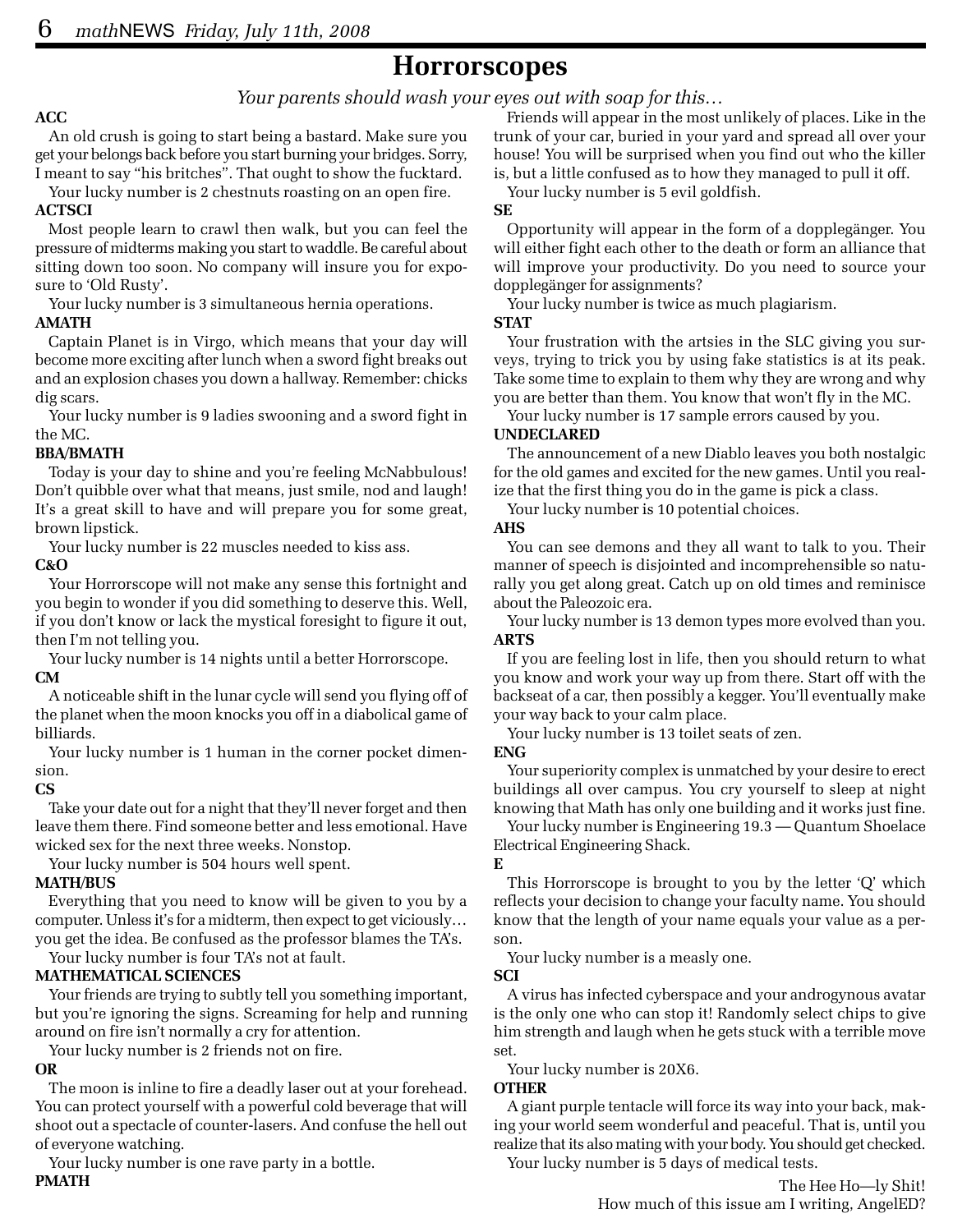## *math***HELP**

#### *Because Software loves Math! (at least when it's convenient for us)*

**Dear InsideR –** Recently I've been on the receiving end of many homophobic comments from a bunch of people. I've always thought that I was straight, but now these people are making me doubt that. How can I figure this whole thing out?

#### Questioning

**Dear Questioning –** First, please know that these people are nothing more than idiotic jerks who find pleasure in your misery. Take no notice of them. As for figuring out your sexuality, I can recommend two places to go. Counselling Services in Needles Hall has people you can talk to anonymously, and you can also check out GLOW in the SLC. Just remember that there is no shame in whichever path you take.

#### InsideR

**Dear InsideR –** I have two friends that have been going out for two years. Last week, "Mike" told me that he was having an affair with another woman, and it made me feel uncomfortable. He told me not to tell anyone, and I don't want to ruin our friendship or their relationship (because she looks so happy when she's around him), but I can't keep this secret from her. How should I tell her about this without Mike finding out?

Stuck in a Love Triangle

# **How to get a crappy seat on the bus**

#### *Or why I>U*

So while sitting comfortably in the greyhound and watching people come on board I realized something. A majority of greyhound riders at this university have the intellegence of a handicapped puggle (five points for knowing what a puggle is).

About two weeks into my frosh term I realized that there were in fact (prepare to soil yourself in the most imaginitive way possible) three (yes, three) greyhound stops on campus. One sec changing my pants.

\*pretty distracting music\*

Well, I'm back. So yes the bus stops at 3 places. Now I know what you are thinking, the first stop is DC right? Well it is, if you are a degenerate swag-bellied miscreant. Not only does the bus enter through north campus (off some messed up street called Columbia) and sits in the north campus for upwards of 5 to 10 minutes. So while you are standing in the blistering heat (or cold) in a gigantic line that probably stems back to the DC, I am sitting on my reasonably comfy, cushioned seat, listening to my music and chuckling maniacally at all of you grime-infested vagoo riders.

Honestly, the line at the north campus is about 10 times shorter than at the DC. I sometimes stare in disbelief at the stupidity at the 'tardness of the common student.

So heed what I say, if any of you still have any brain cells left from the grueling stupidity you put your brain through on a daily basis. Or you know, let me have my awesome seat each and every week.

So until next time my poop chucking, ape children

The dude laughing at you on the bus

**Dear Stuck –** She is going to find out eventually, and after two years, it's going to hurt her no matter how she finds out. But she is under the false impression that "Mike" loves her, which is evidently not the case. You should consider sitting down with her and telling her your concerns, and hope that they can work things out because your being there will (at least somewhat) soften the blow. And don't worry about "Mike": your moral compass is much stronger that his.

InsideR

**Dear InsideR –** Your online services are temporarily unavailable . To continue to use our online services you must update the security of your *[bank]* account before: 05/07/2008. We apologize for any inconvenience and thank you for your patience.

#### Your Bank

**Dear Not My Bank –** Do you take me for an idiot? I mean, seriously. Not only do you send me an email claiming to be a bank I don't deal with (which is illegal, by the way), but when I click the link to spam your form with "your mother" jokes, I get a 403 Forbidden page. You are a TR00 N00B. You can go die now.

#### InsideR

mathNEWS\_InsideR@hotmail.com

# **Top Nine news articles I don't care about**

- 1. Anything in Imprint. 'nough said.
- 2. Anything on Fox News. It's worse than Imprint.
- 3. Anything concerning the screwed-up lives of celebrities.
- 4. News articles about the weather: that's what the Weather Network is for.
- 5. News on every death in Afghanistan, with certain politicians calling for immediate withdrawal. It's combat, not rocket science.
- 6. That person A called person B and acted real nice-like. Death threats are better.
- 7. People who try to imagine the future. I'll see it when I get there.
- 8. News on the iPhone. Seriously, people, it's just a phone without any sort of tactile feedback.
- 9. Obituaries. It's not like they're making a difference anymore. Niner



Place the following 10 squares on the 10 circles so that the overlapping numbers match up.